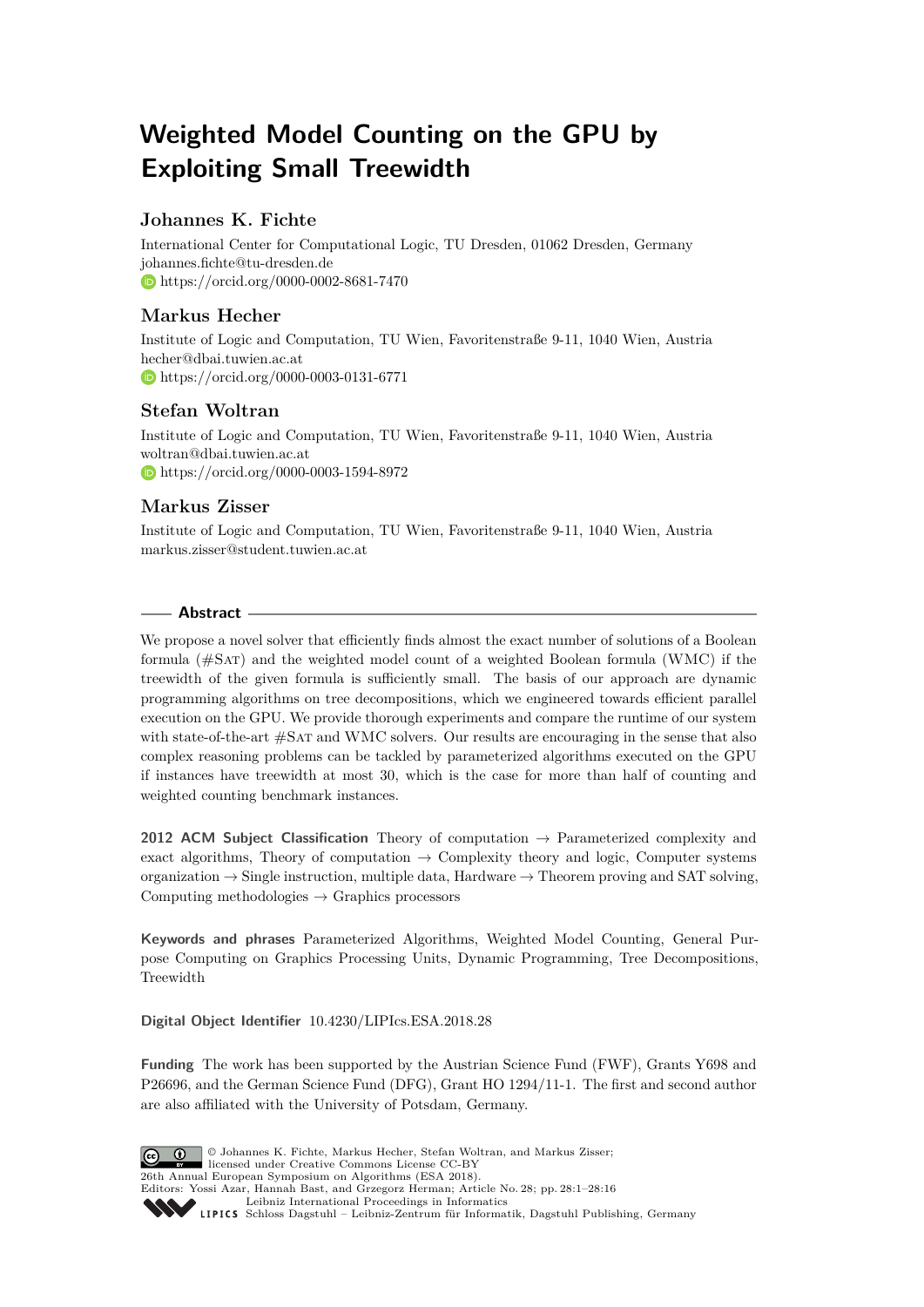#### **28:2 Weighted Model Counting on the GPU by Exploiting Small Treewidth**

# **1 Introduction**

Many computational problems in modern society account to probabilistic reasoning, statistics, and combinatorics. Examples of such problems are identifying the reliability of energy infrastructure [\[16\]](#page-13-0) or learning preference distributions [\[10\]](#page-12-0). Several of these real-world problems can be solved by *representing* the question in (Boolean) formulas [\[42,](#page-15-1) [15,](#page-13-1) [47\]](#page-15-2) and associating the number of solutions of the formula directly with the answer to the question. The task to compute the number of solutions of a formula is usually referred to as the problem  $#SAT$ , which is theoretically of high worst case complexity  $#P$ -hard [\[38\]](#page-15-3)), and generalizes the problem of deciding whether a formula has a solution (Sat). If in addition each literal in the formula has an associated weight and we are interested in the sum of weights of all solutions, where the weight of a truth assignment is the product of the weights of its literals, we speak about weighted model counting (WMC).

One approach to tackle these problems origins in parameterized algorithms, which are based on the assumption that certain structural restrictions in the input allow for efficient solving of problems that are hard in general. A seminal example in this direction is to exploit small treewidth for Sat and #Sat [\[40\]](#page-15-4). *Treewidth* roughly measures the tree-likeness of an input graph and is defined in terms of certain decompositions of the graph. For Boolean formulas one takes a graph representation of the input formula, namely the *primal* or *incidence* graph. In order to solve  $#SAT$ , dynamic programming on a tree decomposition of the graph representation [\[40\]](#page-15-4) is used. There one traverses the decomposition in post-order (bottom-up traversal) and computes at each node information stored in a *table*. The runtime heavily depends on the size of the table, which is bounded by a function in the treewidth. Recent competitions in parameterized complexity [\[14\]](#page-13-2) reveal that exact parameterized algorithms are not just a vibrant theoretical research area, but their implementations are also able to outperform up-to-date Sat solvers when determining treewidth.

State-of-the-art #Sat or WMC engines so far rely on standard techniques from Satsolving [\[44,](#page-15-5) [41,](#page-15-6) [26\]](#page-14-0), knowledge compilation [\[33\]](#page-14-1), or approximate solving [\[7,](#page-12-1) [8\]](#page-12-2) by means of sampling using SAT solvers. There is few work on parallelizing certain aspects of modern Sat solving on Graphics Progressing Units (GPUs), e.g., [\[11\]](#page-12-3). However, a core technique of Sat solving, conflict driven clause learning (CDCL), has inherent sequential aspects and does not parallelize well [\[3,](#page-12-4) [22,](#page-13-3) [24,](#page-13-4) [34\]](#page-14-2). In contrast, many problems in artificial intelligence and machine learning have significantly benefited from parallelization. In particular, running algorithms on GPUs or using special purpose processing units such as Tensor Processing Units (TPUs) can speedup standard AI tasks by more than two orders [\[28\]](#page-14-3).

Parallel algorithms can be implemented on shared-memory or distributed-memory machines. Shared-memory based systems concern parallelizing one machine, whereas distributedmemory based systems involve several machines. Compared to distributed-memory based systems (as for example dCountAntom [\[6\]](#page-12-5)) consisting of a massive amount of units, we rely on shared-memory based (used for instance in countAntom [\[5\]](#page-12-6)) techniques, i.e., in particular plain consumer processors and graphics cards. Distributed units build on fast communication networks, and when designing such systems, the goal is to avoid communication overhead where possible to reduce the bottleneck induced by the transport channel. Shared-memory systems on the other hand – though limited by synchronization necessities – do not directly suffer from this issue and are in a sense incomparable to distributed-memory based systems. Consequently, we purposely focus on shared-memory based systems in this paper.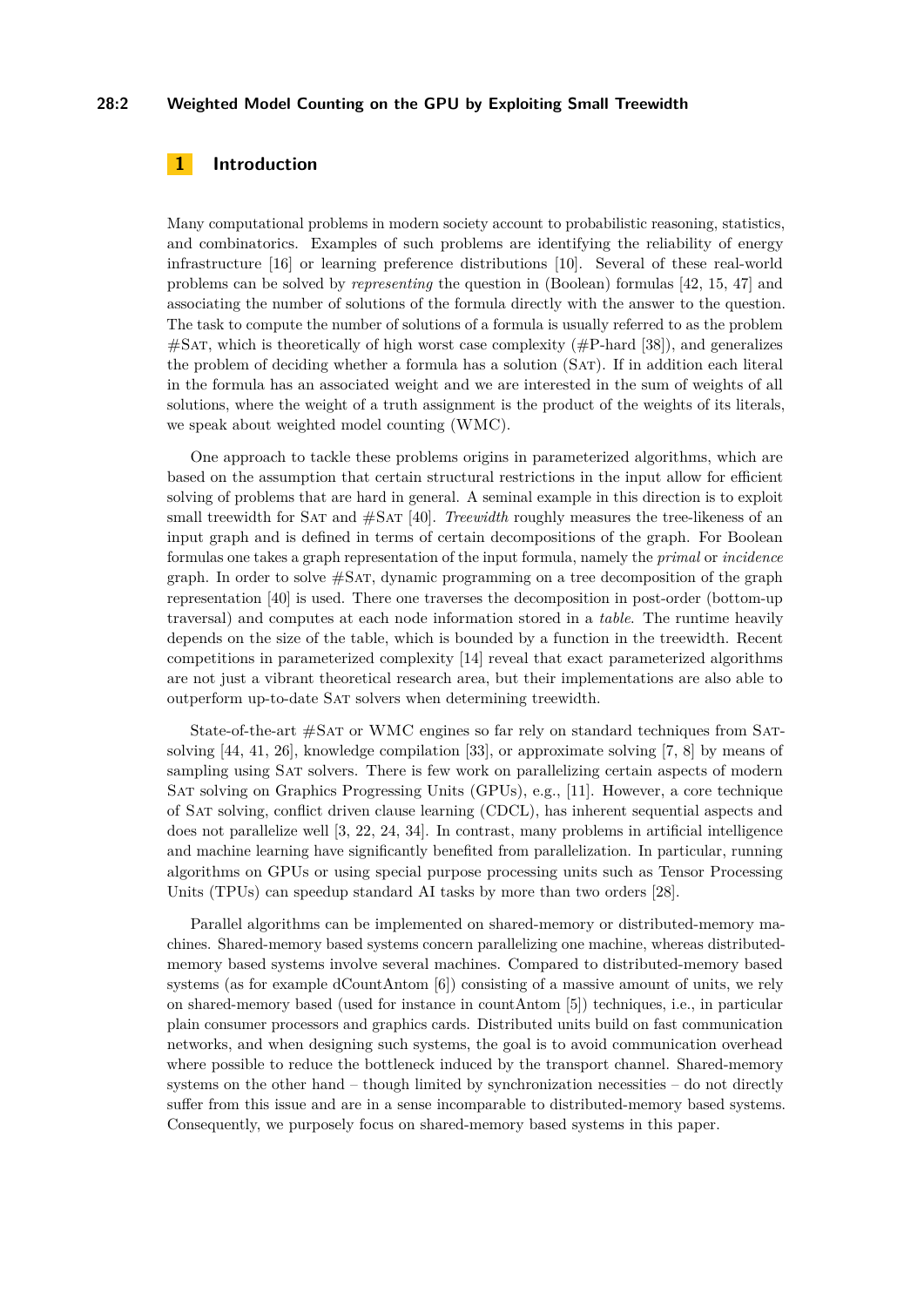# **New Contribution**

In this paper, we show that computationally involved problems such as  $\#SAT$  or WMC benefit in practice from parallelization when the input instance has small treewidth. To this end, we implement the aforementioned dynamic programming approach for the first time on a GPU and provide an experimental evaluation. More specifically, our contributions are:

- **1.** We engineer a novel architecture for GPU-based parameterized algorithms that allow for *parallel solving* of  $\#SAT$  and WMC and where the runtime depends on the size of the computed decomposition of the graph representation of the formula. To this end, we traverse a tree decomposition similar to a sequential algorithm, but distribute the computation of tables among different computation units such that each potential row runs in one thread of the GPU, which is key for an efficient parallelization in practice.
- **2.** We provide an OpenCL implementation gpusat<sup>[1](#page-2-0)</sup> of two parameterized algorithms for the GPU. We highlight crucial algorithm engineering steps such as handling non-nice tree decompositions and specialized procedures that adjust the table sizes to the available number of computation units.
- **3.** We provide rigorous experimental work where we consider an extensive number of dedicated #Sat and WMC instances and compare gpusat with a wide range of related solvers. We present upper bounds on the primal and incidence treewidth for our entire set of benchmark instances and compare the solving time with state-of-the-art solvers. In particular, our results show that gpusat is the fastest, *precise* solver for instances of treewidth up to 30 and is even able to solve certain instances of treewidth up to 45.

# **2 Solving #SAT by Dynamic Programming**

#### **Boolean Satisfiability and Weighted Model Counting**

A literal is a Boolean variable x or its negation  $\neg x$ . A *clause* is a finite set of literals, interpreted as the disjunction of these literals. We say that a clause is *unit* if it is singleton. A *(CNF) formula* is a finite set of clauses, interpreted as the conjunction of its clauses. Let *F* be a formula. A *sub-formula S* of *F* consists of subsets of clauses of *F*. For a clause  $c \in F$ , var(*c*) consists of all variables that occur in *c* and var(*F*)  $:= \bigcup_{c \in F} \text{var}(c)$ . An *assignment* is a mapping  $\alpha : \text{var}(F) \to \{0,1\}$  and  $2^{\text{var}(F)}$  the set of all assignments of *F*.  $F(\alpha)$  is the formula *F under* assignment  $\alpha$  obtained by removing all clauses c from *F* that contain a literal set to 1 by  $\alpha$  and removing from the remaining clauses all literals set to 0 by  $\alpha$ . An assignment  $\alpha$  is *satisfying* if  $F(\alpha) = \emptyset$ . The problem #SAT asks to output the number of satisfying assignments of a formula. Let *w* be function that maps each literal of *F* to a real between 0 and 1. We call  $w(\ell)$  the *weight* of literal  $\ell$ . The *weight* of  $\alpha$  is the product over the weights of its literals, i.e.,  $w(\alpha) := \Pi_{v \in \alpha^{-1}(1)} w(v) \cdot \Pi_{v \in \alpha^{-1}(0)} w(\neg v)$ . The *weighted model count* of *F* is the sum of weights over all its satisfying assignments, i.e.,  $\Sigma_{\alpha \in 2^{\text{var}(F)}$ ,  $F(\alpha) = \emptyset} w(\alpha)$ . The problem WMC asks to output the weighted model count of *F*.

#### **Tree Decomposition and Treewidth**

A *tree decomposition (TD)* of a graph *G* is a pair  $\mathcal{T} = (T, \chi)$  where *T* is a rooted tree (arborescence) and *χ* is a mapping that assigns to each node  $t \in V(T)$  a set  $\chi(t) \subseteq V(G)$ , called a *bag*, such that the following conditions hold: (i)  $V(G) = \bigcup_{t \in V(T)} \chi(t)$  and  $E(G) \subseteq$ 

<span id="page-2-0"></span> $1$  Our solver is available at [github.com/daajoe/GPUSAT](https://github.com/daajoe/GPUSAT/releases/tag/v0.815-pre).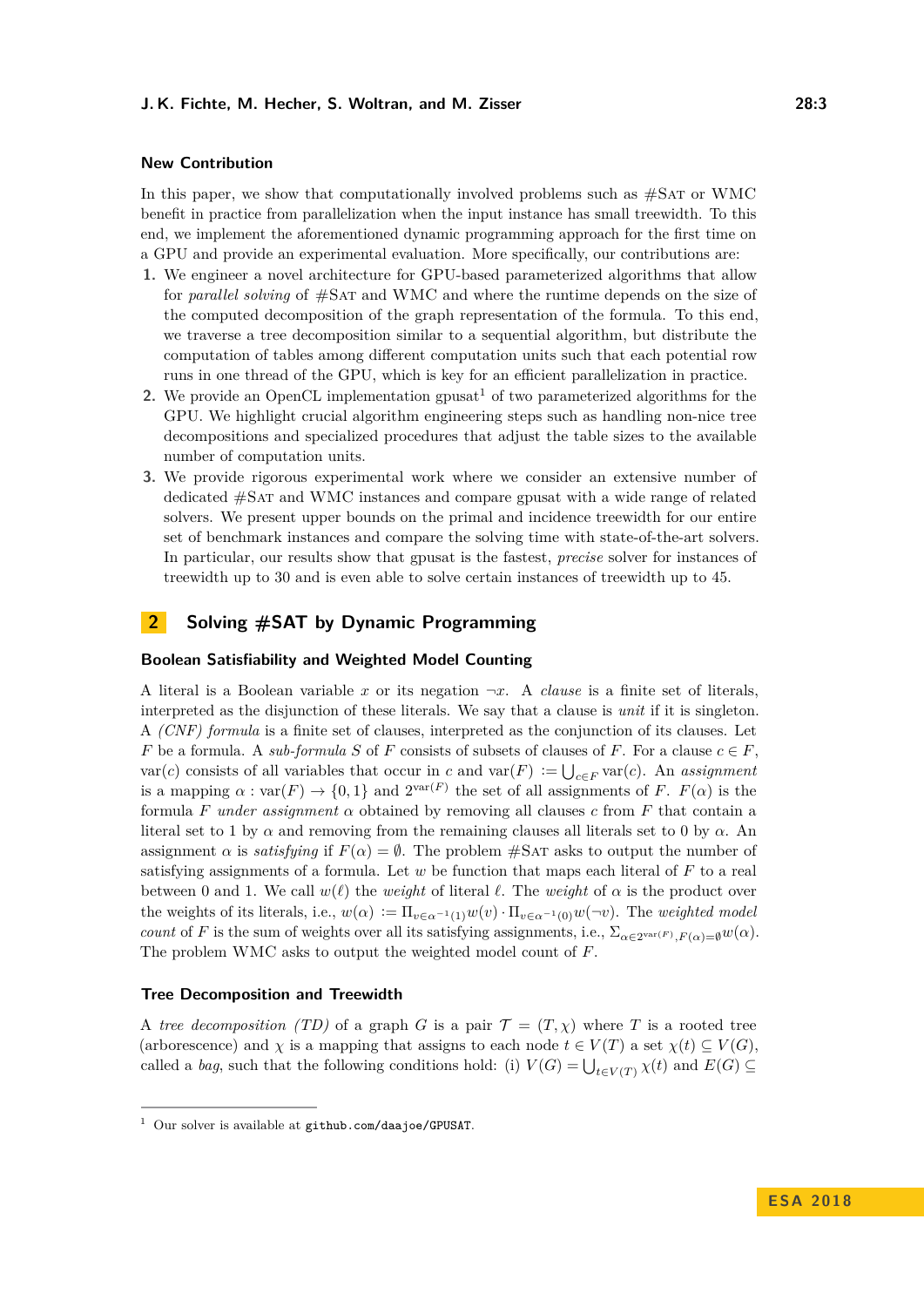#### <span id="page-3-1"></span>**28:4 Weighted Model Counting on the GPU by Exploiting Small Treewidth**



**Figure [1](#page-3-0)** Primal graph  $P_F$  of F from Example 1 (left) with a tree decomposition  $\mathcal T$  of the graph  $P_F$  (right).

 $\bigcup_{t \in V(T)} \{ \{u, v\} \mid u, v \in \chi(t) \}$ ; and (ii) for each  $r, s, t \in T$ , such that *s* lies on the path from *r* to *t*, we have  $\chi(r) \cap \chi(t) \subseteq \chi(s)$ . The *width* of  $\mathcal{T}$ , denoted width $(\mathcal{T})$ , is  $\max_{t \in V(T)} |\chi(t)| - 1$ . The *treewidth*  $\text{tw}(G)$  of *G* is the minimum width(*T*) over all tree decompositions *T* of *G*. For arbitrary but fixed  $w > 1$ , it is feasible in linear time to decide if a graph has treewidth at most *w* and, if so, to compute a tree decomposition of width *w* [\[4\]](#page-12-7). Graphs that originate in the real-world often admit tree decompositions of small width [\[14\]](#page-13-2). Interestingly, one can use GPU-based implementations to compute the treewidth [\[46\]](#page-15-7). However, we use *htd* together with min-fill heuristics to compute TDs [\[1\]](#page-12-8). In that case, the width might not be minimal. In order to simplify cases in the theoretical algorithms, one uses for theoretical descriptions so-called nice TDs, which we can compute in linear time without increasing the width [\[29\]](#page-14-4).

We need dedicated graph representations for satisfiability problems. The *primal graph* of a formula *F* has as vertices its variables and two variables are joined by an edge if they occur together in a clause of *F*. For a given node *s* of a TD  $(T, \chi)$  of the primal graph of *F*, we let  $F_s := \{ c \mid c \in F, \text{var}(c) \subseteq \chi(s) \}, \text{ i.e., clauses entirely covered by } \chi(s)$ . The set  $F_{\leq s}$ denotes the union over  $F_t$  for all descendant nodes  $t \in V(T)$  of *s*. The *incidence graph* of a formula *F* is the bipartite graph on the clauses and variables of *F*, where a clause and a variable are joined by an edge if the variable occurs in the clause. We call the treewidth of the primal or incidence graph the *primal treewidth* or *incidence treewidth*, respectively.

<span id="page-3-0"></span>**► Example 1.** Consider the formula  $F := \{c_1 := a \lor b \lor \neg c, c_2 := \neg b \lor \neg a, c_3 := a \lor \neg d\}.$ The primal graph  $P_F$  of formula *F* and a TD  $\mathcal T$  of  $P_F$  are depicted in Figure [1.](#page-3-1) Intuitively, T allows to evaluate formula F in parts. Later when evaluating  $F_{\leq t_3}$ , we split into  $F_{\leq t_1}$  and  $F_{\leq t_2}$ , which refer to  $\{c_1, c_2\}$  and  $\{c_3\}$ , respectively.

#### **Dynamic Programming on TDs**

A #SAT or WMC solver based on *dynamic programming (DP)* evaluates the input formula *F* in parts along a given TD of *F*. For each node of the tree decomposition results are stored in *tables*. The algorithm works as outlined in Figure [2](#page-4-0) and performs the following steps:

- **1.** Construct a primal graph or incidence graph *G* of *F*.
- **2.** Heuristically compute a tree decomposition  $(T, \chi)$  of *G*.
- <span id="page-3-2"></span>**3.** DP: For every node t in post-order of  $V(T)$ , we run an algorithm  $A \in \{P\mathbb{R}\mathbb{M}, \mathbb{INC}\}$ that outputs a table  $\tau_t$  and takes as input the node *t*, its bag  $\chi(t)$ , sub-formula  $F_t$ , and previously computed child tables C-Tabs of *t* (empty at the leaves).
- **4.** Print the result by interpreting the table for root *n* of *T*.

We provide a brief intuition on PRIM. For details and algorithm PRIM and INC, we refer to the original source [\[40\]](#page-15-4). The main idea of  $\mathbb{PRIM}$  is to store in table  $\tau_t$  only assignments, which are restricted to bag  $\chi_t$  depending on nice case distinctions of the node type, and its counters. From the count stored together with an assignment in the table at node *t*, we can read the number of satisfying assignments of the formula  $F_{\leq t}$  for the induced sub-tree of  $T$ rooted at *t*. In the end, we can simply read the solution from the table at the root. INC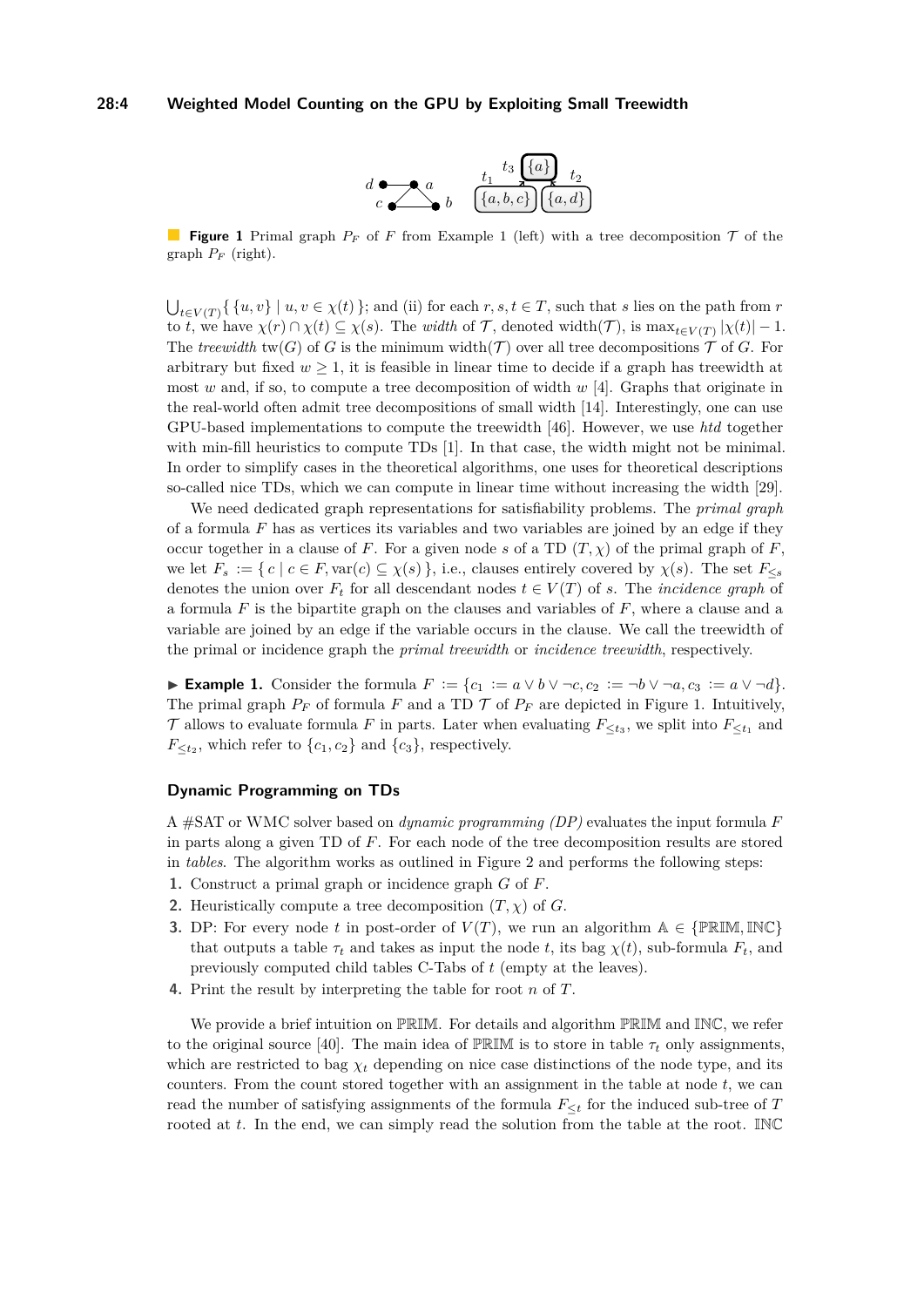#### <span id="page-4-0"></span>**J. K. Fichte, M. Hecher, S. Woltran, and M. Zisser 28:5**



**Figure 2** Architecture of solvers based on dynamic programming on the CPU where an algorithm A modifies tables.

<span id="page-4-1"></span>

**Figure 3** Architecture of our dynamic programming solver on the GPU where kernel K modifies each row individually and in parallel.

works similar, but requires more complex data structures. Both algorithms can be modified for computing the weighted model count.

# **3 GPU-based DP Architecture**

Over the last decade there has been significant effort in the consumer market on graphics processing units (GPU) dedicated to render 3D graphics. GPUs are highly specialized in processing geometry and image information independent and in parallel. When one compares the actual computation power of such units to CPUs, GPUs are extremely cost efficient [\[28\]](#page-14-3). Recently, there is also increasingly strong interest in using such units for general purposes of parallelizable tasks in artificial intelligence and computation intensive applications such as number crunching [\[43\]](#page-15-8).

In this section, we present an architecture for parallel dynamic programming on the GPU. In the dynamic programming algorithm, as outlined in Figure [2,](#page-4-0) nodes only depend on child nodes and in the table algorithm (PRIM) rows in a table are entirely independent of each other. Consequently, there are two imminent ways to parallelize the execution. The first way is to compute tables for multiple nodes in parallel. This, however, does not allow for immediate massive parallelization due to dependencies to the child nodes. The second way is to distribute rows among different computation units. This allows with the right hindsight for massive parallelization, in particular, because the computation of a specific row is independent of any other row in the same table.

We would like to emphasize that the crucial tricks are (i) the way *how we parallelize* and (ii) a direct way to *represent potential assignments* (as explained below). Implementation techniques on the GPU and its parallelization follow a straight-forward programming paradigm and require in contrast to distributed-memory based systems [\[6\]](#page-12-5) no parameter tuning.

#### **The Kernel**

Figure [3](#page-4-1) outlines our dynamic programming approach on the GPU. It replaces Step [3](#page-3-2) in the sequential dynamic programming approach above. The core of our solver is the procedure K,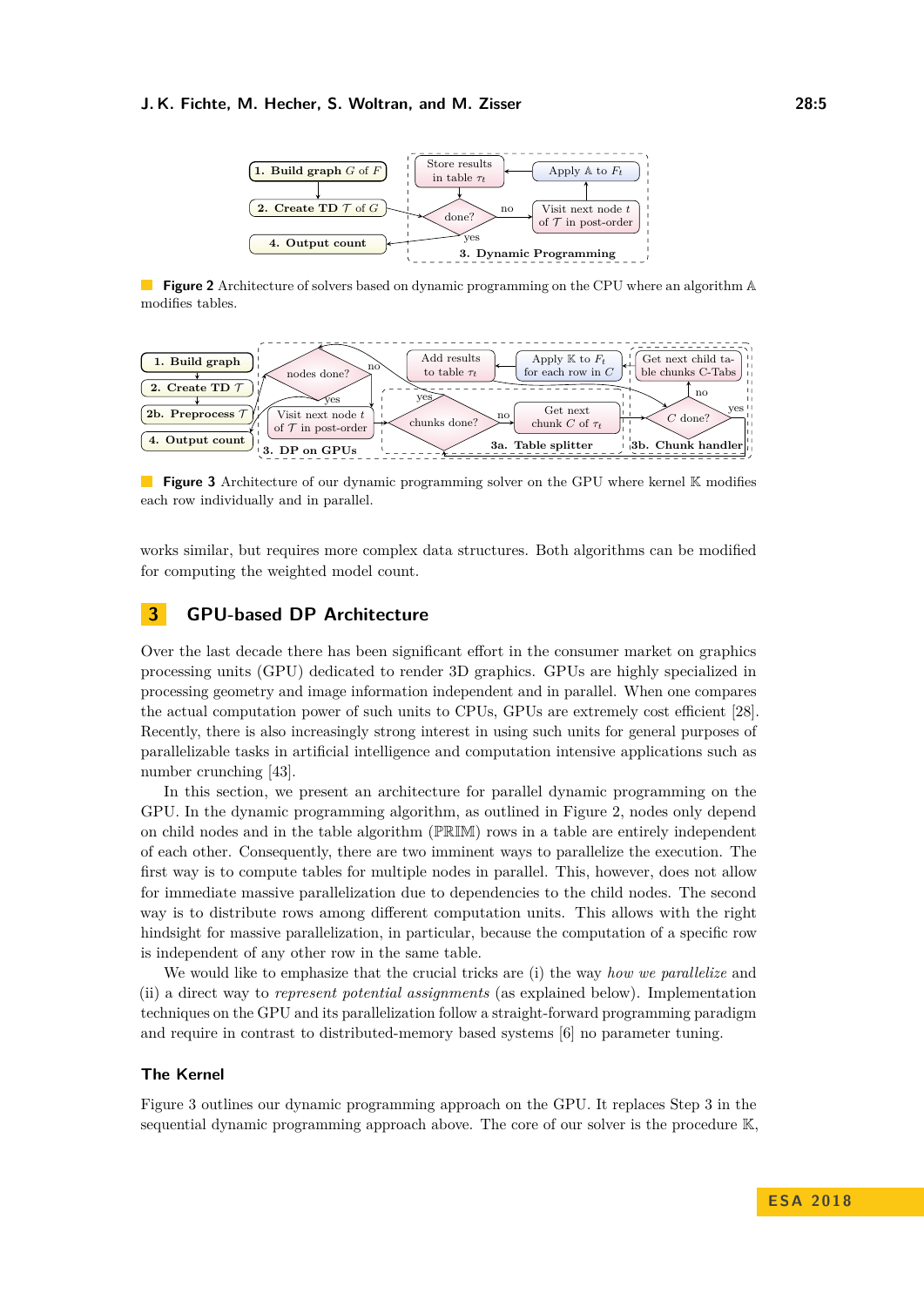#### **28:6 Weighted Model Counting on the GPU by Exploiting Small Treewidth**

which considers all possibly resulting rows at node *t*; even rows where the assignment in the row might not satisfy the sub-formula  $F_t$ , as we do not know the satisfiability in advance. For a node *t*, we call the table that consists of all possible rows *exhaustive table* (at node *t*). On the GPU a potential row can be seen as an output pixel that has to be computed. For all rows we take as common input the sub-formula  $F_t$  and specific to the row (assignment) corresponding rows in the tables of children of *t*. In terms of the methodology of programming on the GPU, procedure K is called a *kernel*. In our case, we spawn a (computation) thread at the GPU for each potential row of the exhaustive table with kernel K. All threads have the same instructions K, but start on different data. The underlying principle of the architecture is usually called single instruction multiple threads (SIMT). The kernel K depends on the type of the node just as before. For example, from the algorithm PRIM would still obtain several case distinctions but only for the different node types. In practice, however, we do not work on nice tree decompositions and therefore have case distinctions of mixed form. Further, it is crucial to tune our implementation towards simplicity and efficiency, which requires extensive *bit-twiddling* [\[2\]](#page-12-9). In particular, we need to reduce the number of execution paths, which we obtain by avoiding conditional jumps if possible. In other words, we prefer bit operations over if then else constructions to optimize for the underlying hardware. The GPU computation outputs counts of assignments that satisfy the sub-formula *Ft*. Processing all rows at once on the GPU allows us to compute the entire table in one GPU call, if the number of threads on the GPU and the available *video RAM (VRAM)* suffices, otherwise we run multiple "rounds" of computation.

#### **Table Splitting**

Even though running the kernel on the GPU allows us to obtain a parallel version of dynamic programming, our *main memory (RAM)* requirements are quite extensive and the required RAM might exceed the capacity of the VRAM on the GPU. Hence, we need to *split* large tables into smaller partitions of exhaustive tables (*chunks*). For a node *t*, this affects tables of the children of *t* as well as the exhaustive table at node *t*. We split the exhaustive table by a *table splitter* in Step [3a](#page-3-2) of Figure [3.](#page-4-1) A *chunk handler* then takes relevant chunks of the exhaustive table and spawns kernels depending on chunks of corresponding child tables as in Step [3b](#page-3-2) of Figure [3.](#page-4-1) The resulting counts for one exhaustive table chunk of this step are summed up accordingly and stored in table  $\tau_t$  as previously explained.

### **TD Preprocessing**

Orthogonally, in order to utilize the entire computation power of one cycle on the GPU, we merge several nodes of the tree decomposition into one node to obtain larger exhaustive tables. This reduces overhead caused by IO operations between the RAM and the VRAM and caused by spawning and deallocating GPU threads. Therefore, we run a *preprocessing* operation on the tree decomposition that merges small bags. This step may result in a tree decomposition that is not nice. Hence, we need to implement *more complex kernel* algorithms. Further, we obtain an even better GPU utilization by handling certain cases (introduce, remove, and leaf [\[40\]](#page-15-4)) in one case and merging small bags, which share introduced and removed variables or clauses.

#### **Data Types and Precision**

In contrast to programs that are executed on the CPU, the instruction set for procedures on the GPU (kernels) is very limited and only a few data structures are available. In particular,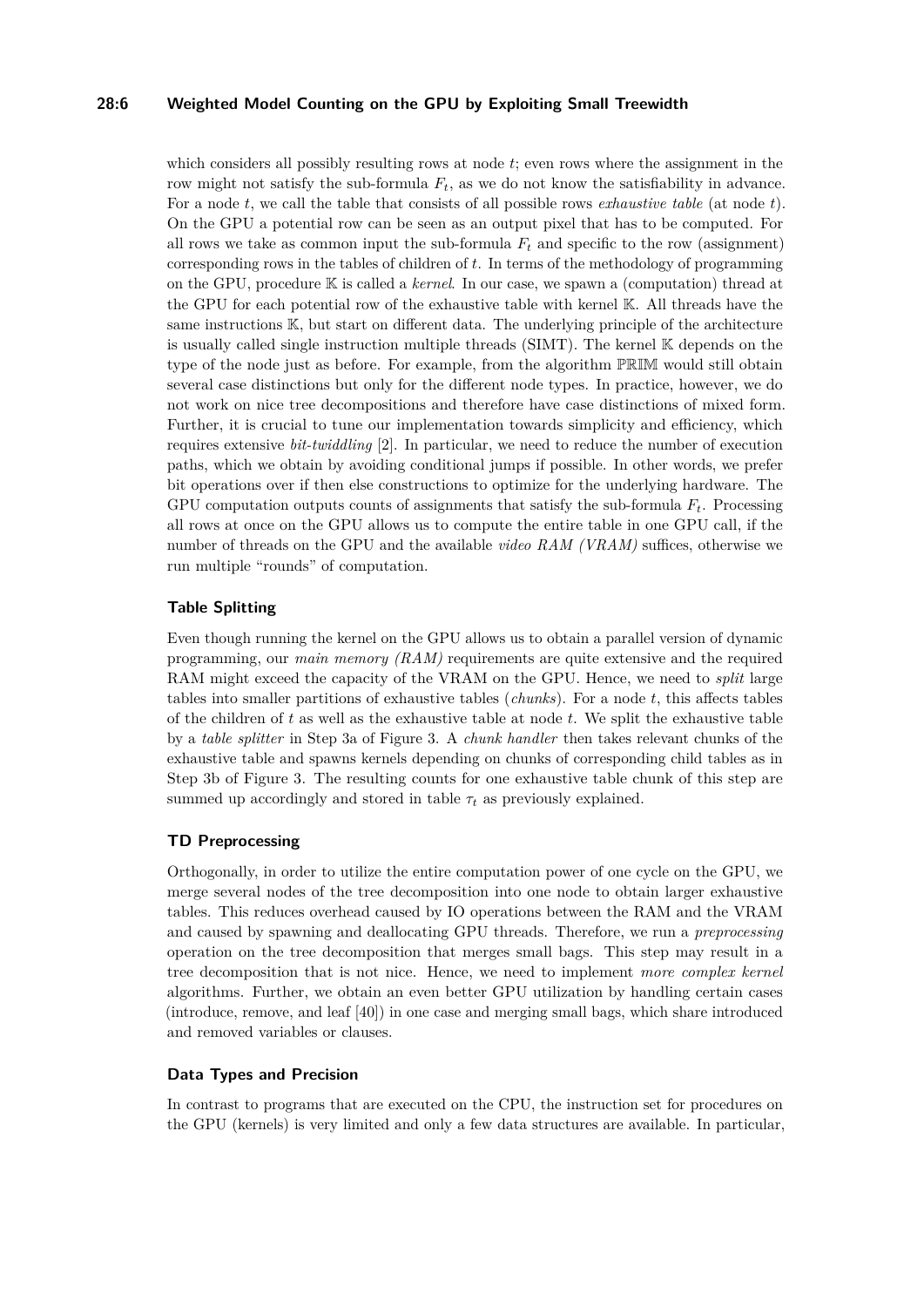#### **J. K. Fichte, M. Hecher, S. Woltran, and M. Zisser 28:7**

there is no established data type for storing big numbers as directly offered in common programming languages [\[27,](#page-14-5) [48\]](#page-15-9). Still, we need dedicated data types to represent large numbers to express counts of satisfying assignments. Unfortunately, storing the exact number of solutions in each row of each table can be too expensive on the VRAM. Instead, we use the data type *double*. Hence, we cannot expect an exact solution when solving #Sat or WMC. However, we can use an extended type (*double4* ) that combines four plain double types to increase the precision. Then, we can balance between a faster running time or higher precision. When solving #SAT we may run into a double or double4 overflow. Then, we can *relax* the instance into a weighted model count instance where all literals have the same weight, but less than 1, and reconstruct the original count at the end of the computation.

#### **Implementation**

We implemented our approach for dynamic programming on the GPU and kernels for the table algorithms PRIM and INC into our prototypical solver *gpusat*. We used OpenCL1.2 [\[37\]](#page-15-10), which is a universal vendor and hardware independent computation framework, and C++11 for our implementation. Currently, we only use very limited formula preprocessing and simplifications during the search. Prior solving, we once propagate unit clauses in the usual way. If there is a table that does not contain any solution, we terminate and output that there is no solution. At a node  $t$ , we compute the sub-formula  $F_t$  using the CPU and start one GPU thread for each possible assignment. Kernels are compiled only once. The assignment is tied to the memory address, which then requires only memory for counts on the VRAM. We statically split tables based on the available memory on the GPU. We merge bags of small size as long as we obtain at most 14 variables in one bag.

### <span id="page-6-0"></span>**4 Experimental Results**

We performed an extensive series of experiments using several benchmark sets among them instances that originate in model counting and weighted model counting questions. All benchmarks as well as detailed results including raw data are publicly available<sup>[2](#page-6-0)</sup>. Theoretically, we *do not* expect to solve formulas with graph representations of high treewidth. Therefore, we restricted the sets to instances where we were able to find tree decompositions of width below 30 using standard heuristic decomposers [\[1\]](#page-12-8). Nonetheless, we provide upper bounds on the treewidth for all instances of our benchmark sets. Since our benchmarks require entirely different type of hardware, we can only use wall clock time as a time measurement. Note that we used cheap consumer hardware for gpusat; whereas we used a very recent server hardware configuration for all other solvers.

#### **Hardware**

Our results were gathered on Ubuntu 16.04 LTS Linux machines kernel 4.4.0-101 and 4.14.0- 041400, respectively, both pre-Spectre and pre-Meltdown kernels<sup>[3](#page-6-1)</sup>. We ran non-GPU solvers on a cluster of 9 nodes. Each node is equipped with two Intel Xeon E5-2650 CPUs consisting of 12 physical cores each at 2.2 GHz clock speed and 256 GB RAM. Hyper threading was disabled. For gpusat we used a machine equipped with a consumer GPU: Intel Core i3-3245 CPU operating at 3.4 GHz, 16 GB RAM, and one Sapphire Pulse ITX Radeon RX 570 GPU

<sup>2</sup> See: Benchmark repository (including used tree decompositions) [\[19\]](#page-13-5) and results/raw data [\[20\]](#page-13-6).

<span id="page-6-1"></span><sup>3</sup> See: [spectreattack.com](https://spectreattack.com/)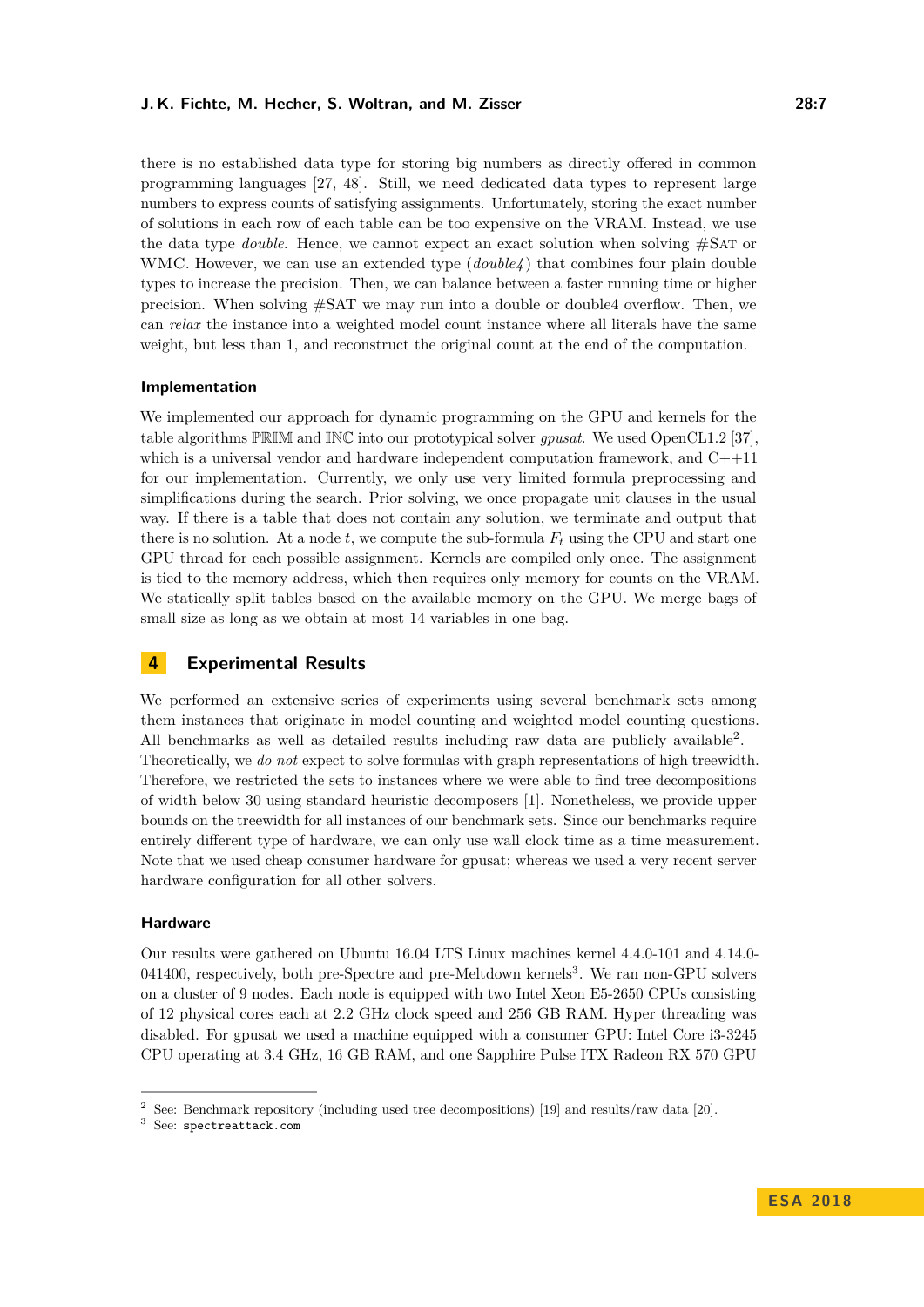#### **28:8 Weighted Model Counting on the GPU by Exploiting Small Treewidth**

<span id="page-7-5"></span>**Table 1** Overview on upper bounds of the primal treewidth for considered benchmarks. # represents counting and W represents weighted model counting, number *N* of instances, number *n* of variables, median *t* Mdn of the runtime in seconds, maximum runtime *t*, and median Mdn and percentiles of the upper bounds on the treewidth.

| set                  | origin                | Ν    | n Mdn | t[s] Mdn (max.)    Mdn 50% 80% 95% |               |     |    |          |     |
|----------------------|-----------------------|------|-------|------------------------------------|---------------|-----|----|----------|-----|
| W Damr Cachet        |                       | 660  | 140   | 0.0                                | (1.6)         | 28  | 28 | 42       | 44  |
| W Grid               | Cachet                | 420  | 1825  | 0.2                                | (1.3)         | 29  | 29 | 39       | 71  |
| W Plan Cachet        |                       | 11   | 812   | 2.9                                | (9.3)         | 73  | 85 | 399      | na  |
| Mixed c2d<br>$_{\#}$ |                       | 14   | 1287  | 3.8                                | (15.9)        | 57  | 63 | 399      | 540 |
| #                    | <i>Basic</i> fre/meel | 92   | 604   | 1.0                                | (9.3)         | 26  | 37 | 64       | 352 |
| #                    | $Proi.$ fre/meel      | 308  | 62586 |                                    | 120.3 (880.4) | 273 |    | 328 1084 | na  |
| $_{\#}$              | Weig. fre/meel        | 1080 | 200   | 0.1                                | (1.6)         | 28  | 28 | 40       | 48  |

running at 1.24 GHz with 32 compute units, 2048 shader units, and 4GB VRAM using driver amdgpu-pro 17.10.

#### **Solvers**

We benchmarked [c2d](http://reasoning.cs.ucla.edu/c2d/download.php) [\[12\]](#page-12-10), [d4](http://www.cril.univ-artois.fr/KC/d4.html) [\[33\]](#page-14-1), [DSHARP](https://bitbucket.org/haz/dsharp) [\[35\]](#page-14-6), [miniC2D](http://reasoning.cs.ucla.edu/minic2d/) [\[36\]](#page-15-11), [cnf2eadt](http://www.cril.univ-artois.fr/KC/eadt.html) [\[30\]](#page-14-7), [bdd\\_minisat\\_](http://www.sd.is.uec.ac.jp/toda/code/cnf2obdd.html) [all](http://www.sd.is.uec.ac.jp/toda/code/cnf2obdd.html) [\[45\]](#page-15-12), and [sdd](http://reasoning.cs.ucla.edu/sdd/) [\[13\]](#page-13-7), which are based on knowledge compilation techniques. We also included recent approximate solvers [ApproxMC](https://bitbucket.org/kuldeepmeel/approxmc) [\[7\]](#page-12-1) and [sts](http://cs.stanford.edu/~ermon/code/STS.zip) [\[17\]](#page-13-8), as well as pure CDCL-based solvers [Clasp](https://github.com/potassco/clasp) [\[25\]](#page-13-9), [Cachet](https://www.cs.rochester.edu/u/kautz/Cachet/cachet-wmc-1-21.zip) [\[41\]](#page-15-6), [sharpCDCL](http://tools.computational-logic.org/content/sharpCDCL.php)<sup>[4](#page-7-0)</sup> and [sharpSAT](https://sites.google.com/site/marcthurley/sharpsat) [\[44\]](#page-15-5). Further, we considered the recent multi-core solver countAntom [\[5\]](#page-12-6) utilizing exclusively all 12 physical cores, and DP based solvers on tree decompositions from related domains that allow with slight modifications for  $\#SAT$  solving, i.e., [dynasp](https://github.com/daajoe/dynasp) [\[18\]](#page-13-10) and [dynQBF 1.1.1](https://github.com/gcharwat/dynqbf/releases/tag/v1.1.1) [\[9\]](#page-12-11). We used all solvers with default options and ran gpusat with uniform weights 0.78 for #SAT experiments. All solvers allow for  $\#SAT$  solving and sts, gpusat, miniC2D, and Cachet in addition support  $WMC^5$  $WMC^5$ .

#### **Setup and Limits**

In order to draw conclusions about the efficiency of gpusat, we mainly inspected the wall clock time *including decomposition time* and number of timeouts. We set a timeout of 900 seconds and limited available RAM to 8 GB per instance. For each instance we only used one tree decomposition, which was obtained by setting a random seed for the decomposer. All the tree decompositions together with the experimental data are provided as well<sup>[2](#page-6-0)</sup>. Note that we avoid IO access on the CPU solvers whenever possible, i.e., we extract instances into the RAM before starting solving.

#### **Benchmark Instances**

We considered a selection of 2585 instances from various publicly available benchmark sets for model counting and weighted model counting, consisting of  $\texttt{Cacheet}$  benchmarks<sup>[6](#page-7-2)</sup> (1091 instances),  $\texttt{fre/mee1}$  benchmarks<sup>[7](#page-7-3)</sup>(1451 instances), and  $\texttt{c2d}$  benchmarks<sup>[8](#page-7-4)</sup> (14 instances).

<span id="page-7-0"></span> $^4\,$  See: [tools.computational-logic.org](http://tools.computational-logic. org/content/sharpCDCL.php)

<span id="page-7-1"></span><sup>5</sup> Note that in principle using a d-DNNF reasoner one can also use c2d and d4 to solve WMC.

<span id="page-7-2"></span><sup>6</sup> See: [cs.rochester.edu/u/kautz/Cachet](https://www.cs.rochester.edu/u/kautz/Cachet/Model_Counting_Benchmarks/index.html)

<span id="page-7-3"></span><sup>7</sup> See: [tinyurl.com/countingbenchmarks](http://tinyurl.com/countingbenchmarks)

<span id="page-7-4"></span><sup>8</sup> See: [reasoning.cs.ucla.edu/c2d](http://reasoning.cs.ucla.edu/c2d/results.html)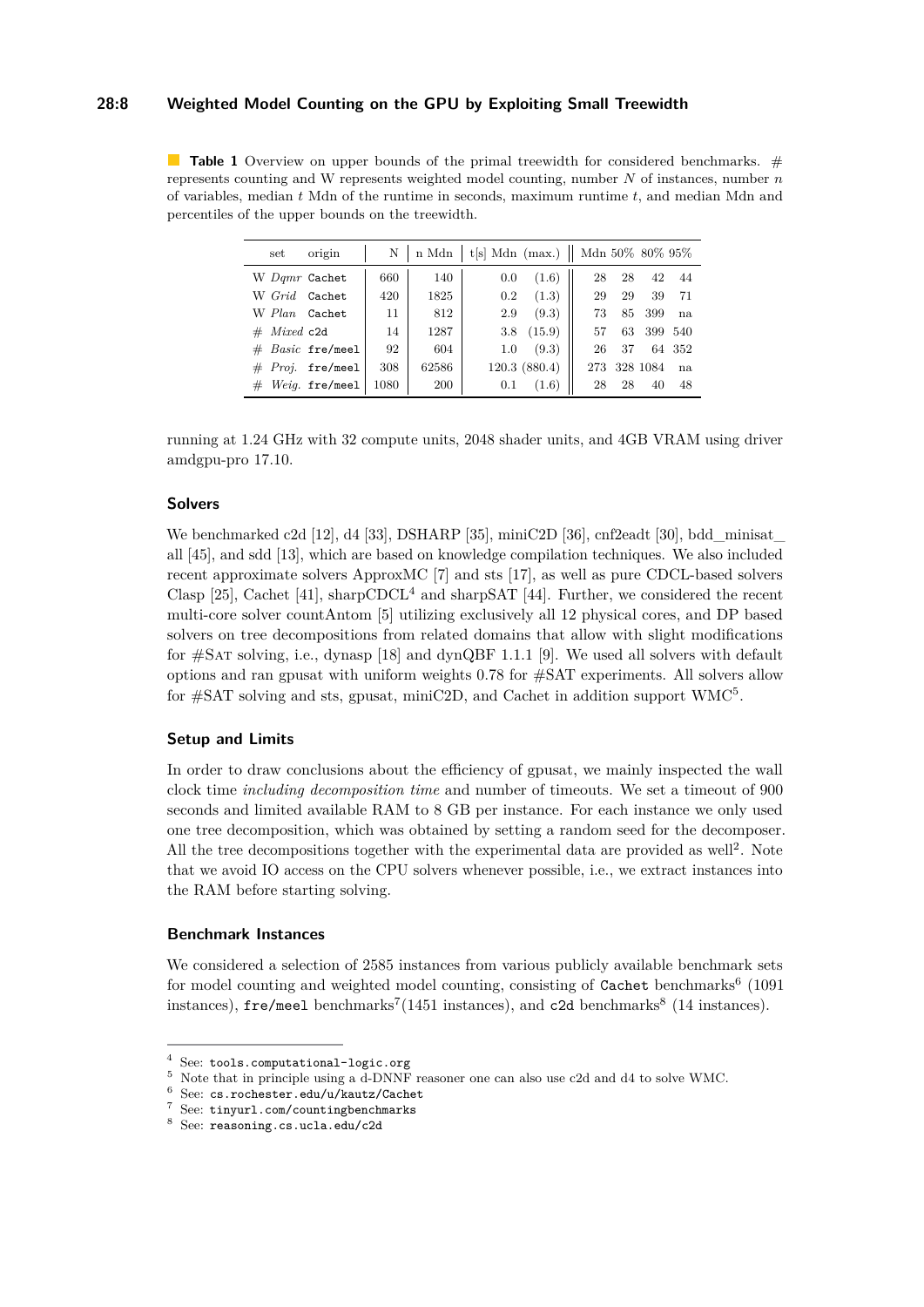<span id="page-8-0"></span>

**Figure 4** Distribution of instances in upper bound intervals on the primal treewidth over our benchmarks. The x-axis labels the intervals. The y-axis labels the number of observed instances.

<span id="page-8-1"></span> $\blacksquare$ **Table 2** Number of WMC instances solved. Intervals are given with respect to primal graph. abs err indicates the absolute error. best indicates the number of instances the solver solved the fastest. <sup>†</sup> absolute weighted model counts were rounded to 3 decimal places. <sup>\*</sup> indicates a significant  $(≥ 0.2$  on average) absolute error.

| solver           | abs err           |     |     |     |     |          | >60            | best     |         |
|------------------|-------------------|-----|-----|-----|-----|----------|----------------|----------|---------|
| Cachet           | 0.0               | 92  | 448 | 108 | 105 | 2        | 9              | 476      | 764     |
| $g$ pusat $(i)$  | $+0.0$            | 127 | 487 | 83  | 101 | $\Omega$ | $\theta$       | 42       | 798     |
| $g$ pusat $(i4)$ | $+0.0$            | 127 | 432 | 75  | 90  | $\Omega$ | $\theta$       | $\Omega$ | 724     |
| $g$ pusat $(p)$  | $+0.0$            | 128 | 526 | 88  | 104 | 0        | $\theta$       | 296      | 846     |
| $g$ pusat $(p4)$ | $+0.0$            | 127 | 478 | 80  | 96  | $\Omega$ | $\overline{0}$ | $\Omega$ | 781     |
| minC2D           | $^{\dagger}$ ±0.0 | 126 | 513 | 143 | 110 | 5        | 6              | 143      | 903     |
| $sts^*$          | $^{\dagger}$ ±0.2 | 121 | 533 | 200 | 152 |          | 6              | $^*$ na  | $*1013$ |

### **Treewidth**

We computed upper bounds on the primal and incidence treewidth for our benchmarks. The sets contain instances that have the same graph representation. Upper bounds on the treewidth and running times to obtain a decomposition were quite similar for both the primal graph and the incidence graph, except for instances of the set *Proj*. Hence, we focus on an upper bound of the treewidth of the primal graph only and state them in intervals. Table [1](#page-7-5) provides statistics on the benchmarks, including runtime of the decomposer to obtain a decomposition. Further, the decomposer ran 0.034s in median (max 1.57s) for instances of width 0–30, 0.132s (max 2.503s) for instances of width 31–40, and 0.054s (max 900.0s) over all instances. The decomposer did not output a decomposition within 900 seconds for 41 instances. Table [1](#page-7-5) also states the median of the width of the obtained decompositions and its percentiles, which is the width below a given percentage the instances have. When considering the set *Dqmr*, even 99% of the instances have treewidth below 45. In contrast, the decomposer outputted only decompositions of very high width for instances from the set *Proj*. Figure [4](#page-8-0) illustrates the distribution of number of instances (y-axis) and their respective upper bounds (x-axis) for primal treewidth. Considering all sets 54% of the instances have primal treewidth below 30, 70% of the instances have treewidth below 40, and 88% of the instances have treewidth below 150, and for  $1\%$  of the instances we obtained no result within the limit.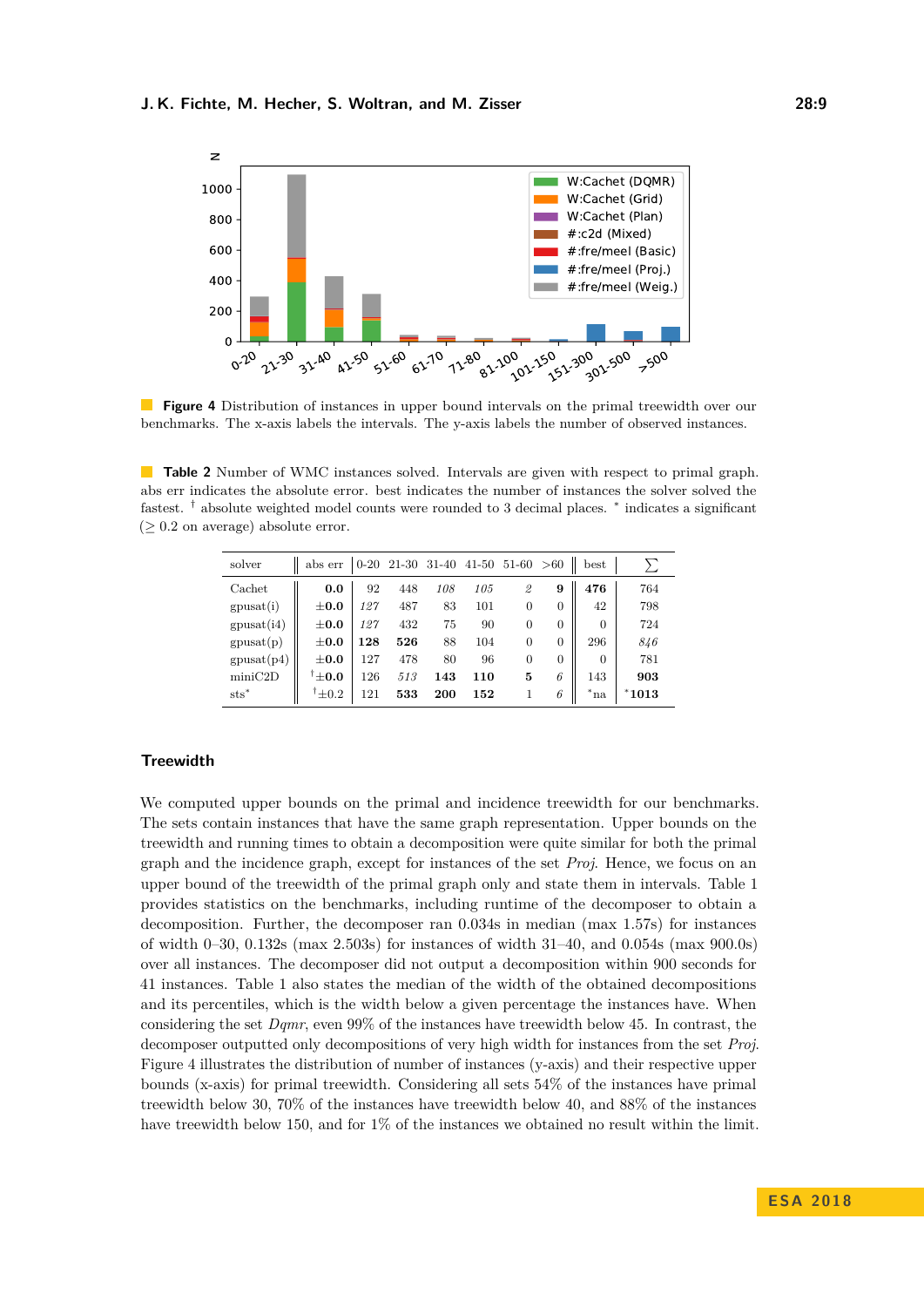#### **28:10 Weighted Model Counting on the GPU by Exploiting Small Treewidth**

| solver           | $0 - 20$ | 21-30 | $31 - 40$ | $41 - 50$ | $51-60 > 60$ |          | best           | Σ      |
|------------------|----------|-------|-----------|-----------|--------------|----------|----------------|--------|
| c2d              | 164      | 519   | 175       | 116       | 20           | 118      | 120            | 1112   |
| Cachet           | 133      | 421   | 91        | 109       | 8            | 58       | 13             | 820    |
| d4               | 169      | 510   | 156       | 119       | 23           | 162      | 191            | 1139   |
| $g$ pusat $(i)$  | 169      | 490   | 79        | 97        | $\Omega$     | $\theta$ | 1              | 835    |
| $g$ pusat $(i4)$ | 168      | 427   | 70        | 89        | $\Omega$     | $\theta$ | 1              | $*761$ |
| gpusat(p)        | 169      | 523   | 79        | 104       | $\Omega$     | $\theta$ | 88             | 875    |
| $g$ pusat $(p4)$ | 169      | 478   | 79        | 97        | $\Omega$     | $\theta$ | $\Omega$       | 823    |
| minC2D           | 167      | 491   | 137       | 103       | 8            | 67       | $\overline{2}$ | 973    |
| sharpSAT         | 136      | 465   | 136       | 112       | 11           | 124      | 483            | 984    |
| sts              | 162      | 448   | 101       | 146       | 10           | 45       | 252            | 912    |

<span id="page-9-0"></span>**Table 3** Number of counting instances solved by sum of the top ten counting solvers and gpusat. The symbol  $*$  indicates that this gpusat configuration was not among the top ten.

#### **Solved Instances, Runtime, and Error (WMC)**

Table [2](#page-8-1) gives an overview on the number of solved instances for weighted model counting benchmarks (Cachet) and the average error on the weighted model count of the solver. The *absolute error* is the difference of the weighted model count of the solver and the one obtained by Cachet. The configuration gpusat $(p)$  and gpusat $(i)$  refer to the primal and incidence graph implementation, respectively.  $g$ pusat(i4) or  $g$ pusat( $p4$ ) indicates that this configuration uses extended data type precision (double4). gpusat(p) solved the most instances in interval  $0-20$ and second most instances in interval 21–31 on benchmark sets for WMC; in interval 0–30  $g$ pusat(p) solved the same number of instances as sts. However,  $g$ pusat(p) produced almost no absolute error on average (±1*.*42 · 10<sup>−</sup><sup>5</sup> ). sts produced a very high absolute error on average  $(\pm 0.2, \text{stdev } 0.8; \text{avg relative error } 1037)$  and had a relative error of more than one order on 56 instances (even when rounding weighted model counts to 3 decimal places). For example, sts outputted a weighted model count of 1.5 (0.873 Cachet) on instance *90-12- 3-q.cnf* and 0.316 (0.001 Cachet) on instance *or-50-5-4-UC-20.cnf*. Slightly increasing the number of sampling iterations and samples per level resulted in slower runtimes than gpusat at similar error. Considering all instances  $g$ pusat $(p)$  still solved the second most instances at sufficiently high accuracy. The double4 precision versions solved 65 and 74 less instances at negligible accuracy improvement, both versions provide at least the precision that Cachet offers. Figure [5](#page-10-0) (top) illustrates runtime results on weighted model counting instances of width between 0 and 30 as cactus plot. When we directly compare gpusat(i) and gpusat(p),  $g$ pusat(i) solved 18 instances, which could not be solved by  $g$ pusat $(p)$ , and 70 instances vice versa. gpusat $(i)$  was on 120 instances faster than gpusat $(p)$  and 815 vice versa.

#### **Solved Instances, Runtime, and Error (#SAT)**

Table [3](#page-9-0) gives an overview on the number of solved counting instances. gpusat(p) solved the most instances in interval  $0-30$ . Considering all instances gpusat(p) solved the sixth most instances and surprisingly many instances in the interval 31–50. The double4 precision versions solved 52 (p) and 74 (i) less instances. In our experiments we observed on average an error of  $4 \cdot 10^{-13}$  for double and  $2 \cdot 10^{-32}$  for double4 when comparing to sharpSAT. Hence, we consider the precision error negligible. Without using a uniform weight for gpusat, we ran 80 (p) and 56 (i) times into a double overflow at similar runtime. Figure [5](#page-10-0) (bottom) illustrates runtime results (in seconds) on instances of interval 0–30 as cactus plot.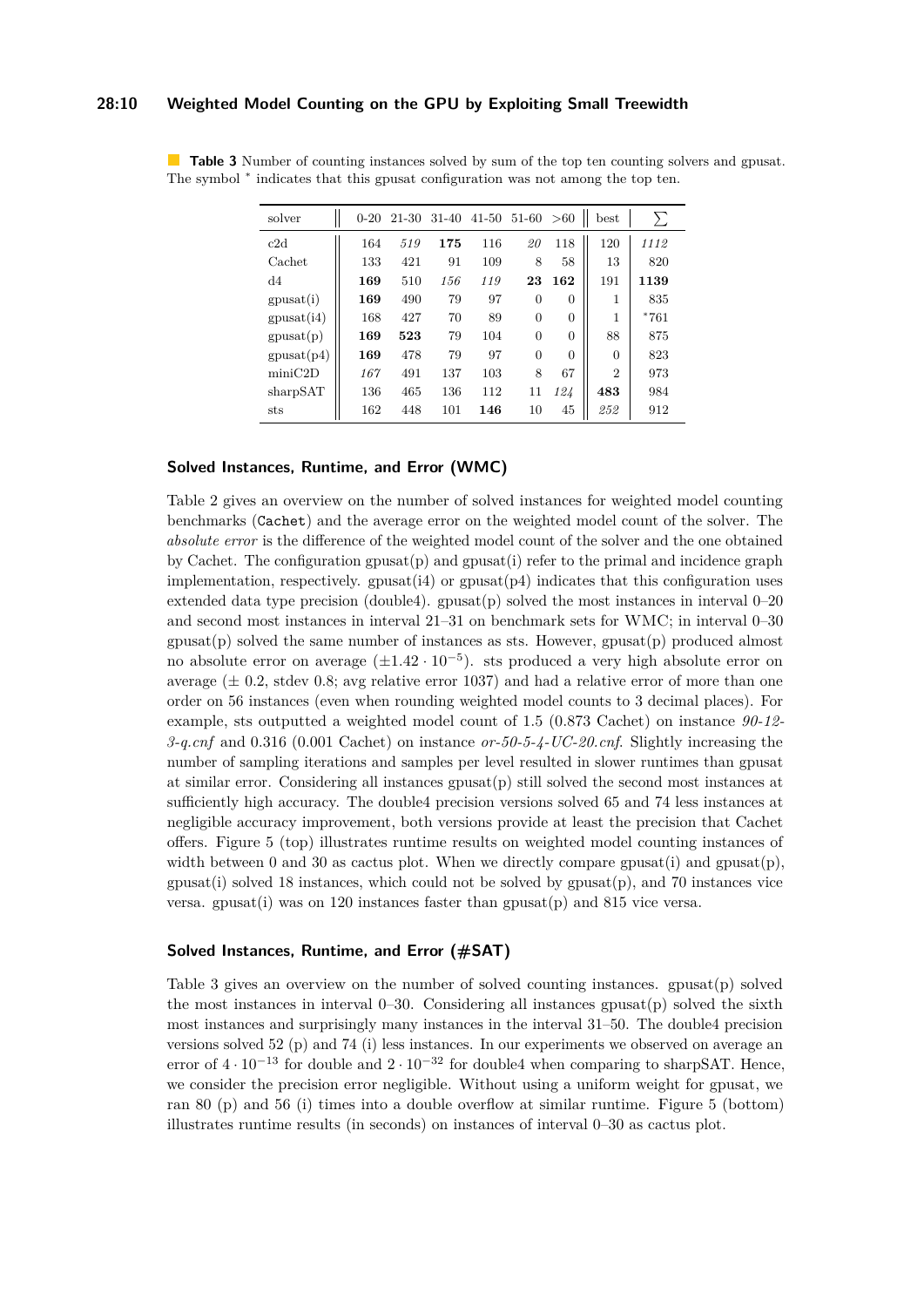<span id="page-10-0"></span>

**Figure 5** (Top): Runtime on WMC instances (Cachet) of primal treewidth at most 30 as cactus plot. (Bottom): Runtime on counting instances (c2d, fre/meel) of primal treewidth at most 30 as a cactus plot. vbest refers to the virtual best solver, i.e., the best runtime result among all solvers. The x-axis labels consecutive integers that identify instances. The instances are ordered by running time, individually for each solver. Hence, the figure does not provide insights on the solving time of the individual instances and solvers might solve instances fast, which is usually indicated by the virtual best solver. The y-axis labels the runtime (in seconds).

#### **Runtime deviation**

We tested gpusat with five different TDs (computed via *htd* [\[1\]](#page-12-8)) to draw conclusions about runtime stability. The results indicate that the best, the average, and the median among those five tree decomposition still yield good runtime results. Regarding the number of tested instances it is practically quite unlikely to obtain the worst case behavior.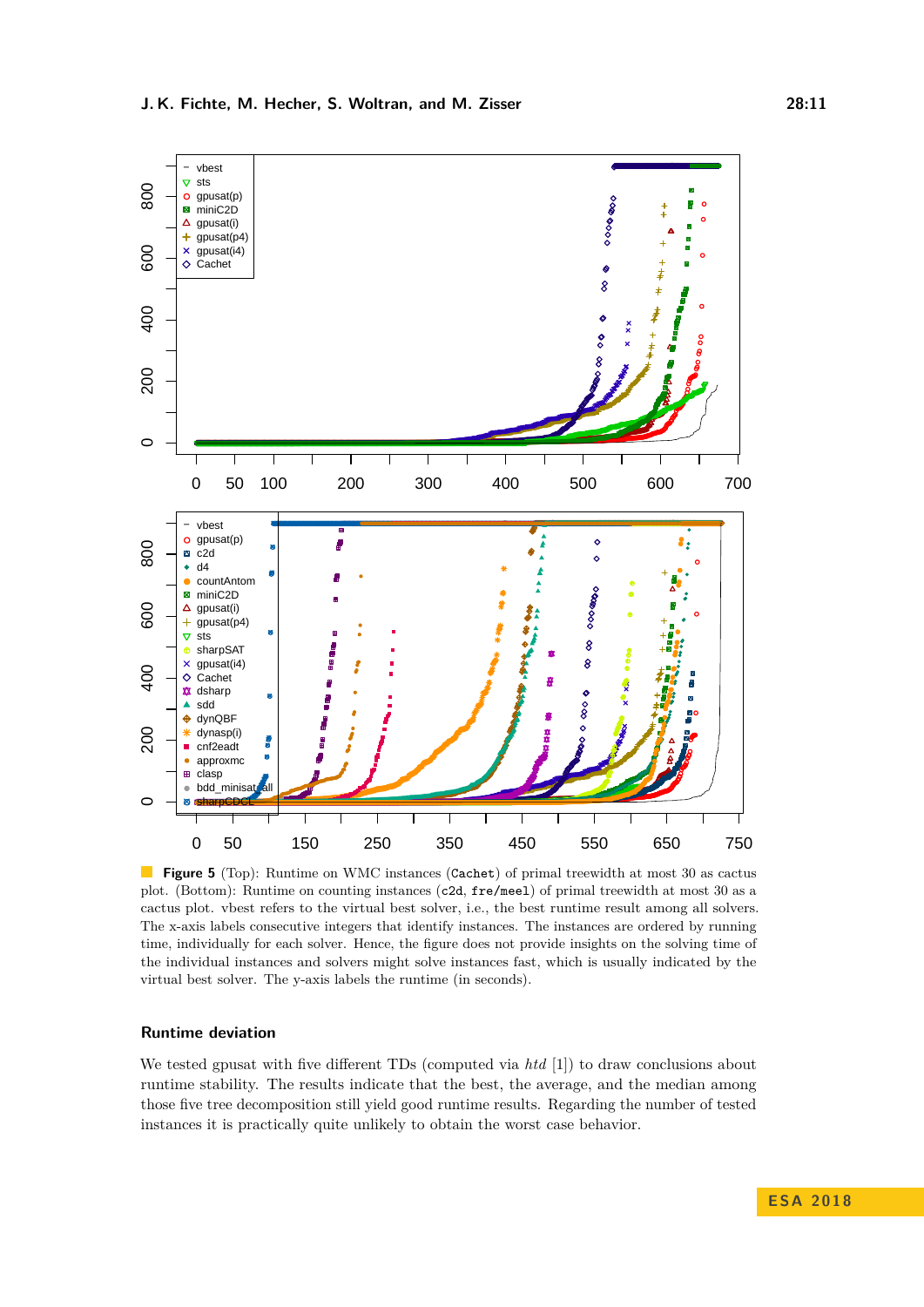#### **28:12 Weighted Model Counting on the GPU by Exploiting Small Treewidth**

#### **Discussion and Summary**

Our results on upper bounds of the primal and incidence treewidth of WMC and #Sat benchmark instances, show that more than half of the instances have treewidth below 30 and more than two third have treewidth below 40. We observed that table splitting was necessary at width above 26. Since gpusat solved the vast majority of the instances in interval 0–30 (only 22 of the 670 WMC instances and 23 of the 721 #Sat instances were not solved), gpusat is highly suitable for the majority of the instances. It turns out that instances in interval 30–40 are still in reach for our solver, even certain instances of width upper bound 45 were solved. Overall gpusat was the fastest virtually exact solver in interval 0–30 for considered WMC and  $\#SAT$  instances. Our results show that gpusat(p) solves more instances than gpusat(i) and instances often faster, which indicates that  $g$ pusat(p) benefits from its simpler algorithms. Using data types of higher precision does obviously not pay off. However, relaxing a #Sat instance into a WMC instance with uniform weights gives almost no precision loss. From our analysis, gpusat is not yet a general propose solver, but highly competitive if the treewidth is below 30. Since we can often find tree decompositions of small width in well below a second, it makes gpusat perfectly suitable for a portfolio approach.

# **5 Conclusion & Future Work**

We introduced the OpenCL-based solver gpusat, which allows for solving  $\#SAT$  and WMC using dynamic programming on tree decompositions running on consumer GPUs. Our solver parallelizes the computation of each table, vaguely speaking, a partial model count is represented by a pixel. Further, we provide insights on tuning parameterized algorithms for the GPU, including balancing VRAM utilization. We carried out rigorous experimental work, including establishing upper bounds for treewidth of commonly used benchmarks and comparing to most recent solvers. Our findings indicate that a majority of benchmark instances have treewidth below 30. Then, we can also heuristically compute tree decompositions in less than a second. Since gpusat is competitive on those instances, we show that implementations of parameterized algorithms on the GPU are a promising attempt to solve WMC. Hence, those algorithms are not just an interesting theoretical research direction, but its implementations are also competitive in practice. In our opinion, a wide range of applications [\[8,](#page-12-2) [15\]](#page-13-1), even suggests to establish dedicated #Sat or WMC competitions, in particular, to obtain a wider picture on which method pays off for which domain.

The results of this paper give rise to several research questions. For instance, it would be interesting to determine the effect of formula preprocessing [\[32,](#page-14-8) [31\]](#page-14-9) on the treewidth and solver runtimes. We conducted initial experiments, which suggest that preprocessors might drastically reduce the treewidth and hence increase the applicability of gpusat. Further, it might be fruitful to investigate on obtaining decompositions that have smaller width [\[21\]](#page-13-11) or that are customized to improve efficiency of the dynamic programming algorithm [\[1\]](#page-12-8). An interesting further research direction is to study whether efficient data representation techniques can be combined with dynamic programming similar to techniques for QBF [\[9\]](#page-12-11) and even be run in parallel on the GPU. Concerning potential overflows of counters for counting-only problems, we aim at analyzing and implementing further improvements as for example storing logarithmic counters [\[23\]](#page-13-12). At the same time we want to elaborate on ways to provide high-precision counter (libraries). Finally, parameterized algorithmics suggests recent parameters similar to treewidth [\[39\]](#page-15-13), which can however be arbitrarily smaller than treewidth. We also aim for implementing these algorithms in OpenCL.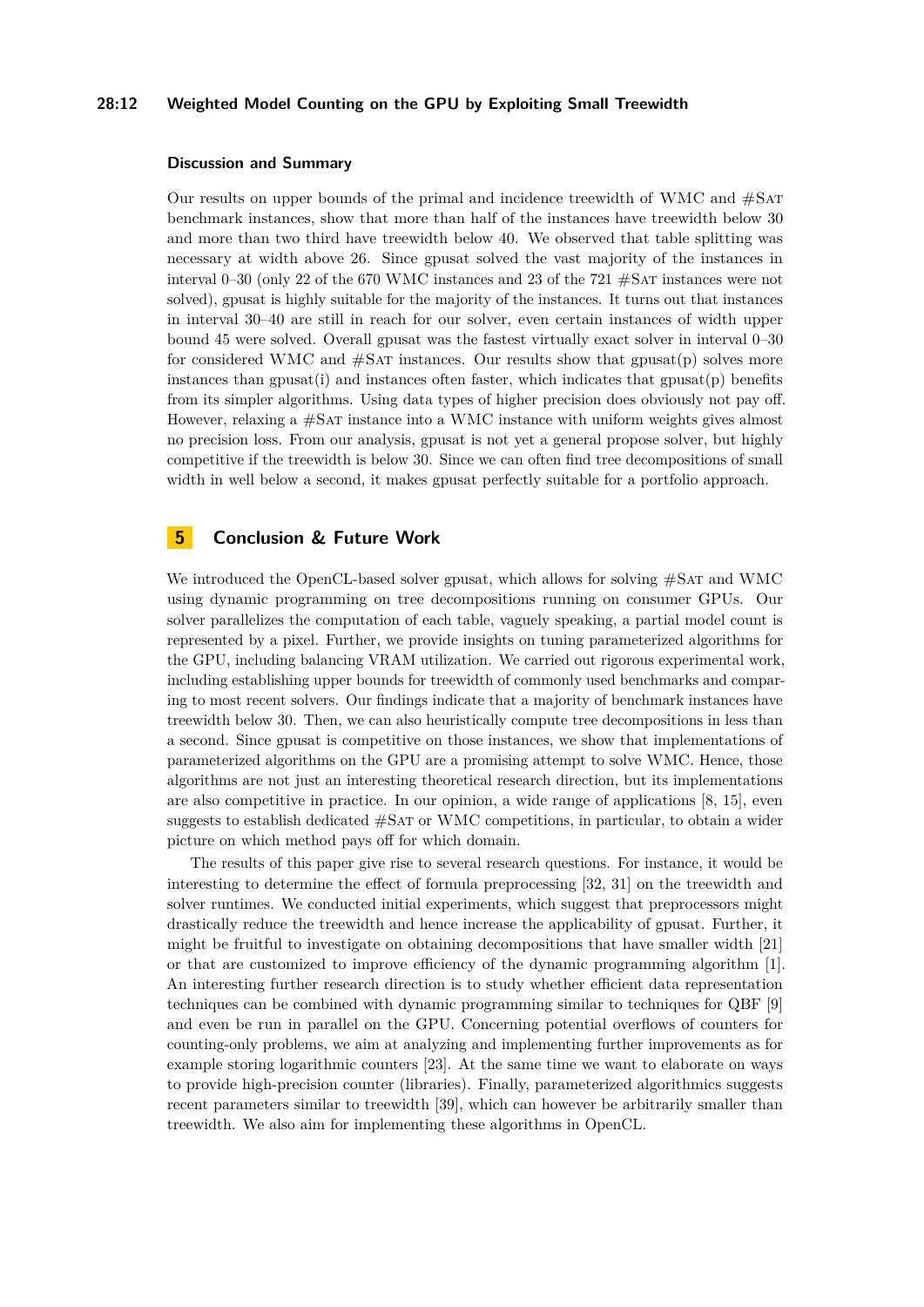#### **References**

- <span id="page-12-8"></span>**1** Michael Abseher, Nysret Musliu, and Stefan Woltran. htd – a free, open-source framework for (customized) tree decompositions and beyond. In Domenico Salvagnin and Michele Lombardi, editors, *Proceedings of the 14th International Conference on Integration of Artificial Intelligence and Operations Research Techniques in Constraint Programming (CPAIOR'17)*, volume 10335 of *Lecture Notes in Computer Science*, pages 376–386, Padova, Italy, jun 2017. Springer Verlag. [doi:10.1007/978-3-319-59776-8\\_30](http://dx.doi.org/10.1007/978-3-319-59776-8_30).
- <span id="page-12-9"></span>**2** Sean Eron Anderson. Bit twiddling hacks. [https://graphics.stanford.edu/~seander/](https://graphics.stanford.edu/~seander/bithacks.html) [bithacks.html](https://graphics.stanford.edu/~seander/bithacks.html), 2009.
- <span id="page-12-4"></span>**3** Sander Beckers, Gorik De Samblanx, Floris De Smedt, Toon Goedemé, Lars Struyf, and Joost Vennekens. Parallel hybrid SAT solving using OpenCL. In Nico Roos, Mark Winands, and Jos Uiterwijk, editors, *Proceedings of the 24th Benelux Conference on Artificial Intelligence (BNAIC'12)*, pages 11–18, Maastricht, The Netherlands, 2012. Maastricht University.
- <span id="page-12-7"></span>**4** Hans L. Bodlaender. A linear-time algorithm for finding tree-decompositions of small treewidth. *SIAM J. Comput.*, 25(6):1305–1317, 1996.
- <span id="page-12-6"></span>**5** Jan Burchard, Tobias Schubert, and Bernd Becker. Laissez-faire caching for parallel #SAT solving. In Marijn Heule and Sean Weaver, editors, *Proceedings of the 18th International Conference on Theory and Applications of Satisfiability Testing (SAT'15)*, volume 9340 of *Lecture Notes in Computer Science*, pages 46–61, Austin, TX, USA, 2015. Springer Verlag. [doi:10.1007/978-3-319-24318-4\\_5](http://dx.doi.org/10.1007/978-3-319-24318-4_5).
- <span id="page-12-5"></span>**6** Jan Burchard, Tobias Schubert, and Bernd Becker. Distributed parallel #sat solving. In Bronis R. de Supinski, editor, *Proceedings of the 2016 IEEE International Conference on Cluster Computing (CLUSTER'16)*, pages 326–335, 2016. [doi:10.1109/CLUSTER.2016.20](http://dx.doi.org/10.1109/CLUSTER.2016.20).
- <span id="page-12-1"></span>**7** Supratik Chakraborty, Daniel J. Fremont, Kuldeep S. Meel, Sanjit A. Seshia, and Moshe Y. Vardi. Distribution-aware sampling and weighted model counting for SAT. In Carla E. Brodley and Peter Stone, editors, *Proceedings of the 28th AAAI Conference on Artificial Intelligence (AAAI'14)*, pages 1722–1730, Québec City, QC, Canada, 2014. The AAAI Press.
- <span id="page-12-2"></span>**8** Supratik Chakraborty, Kuldeep S. Meel, and Moshe Y. Vardi. Improving approximate counting for probabilistic inference: From linear to logarithmic sat solver calls. In Subbarao Kambhampati, editor, *Proceedings of 25th International Joint Conference on Artificial Intelligence (IJCAI'16)*, pages 3569–3576, New York City, NY, USA, jul 2016. The AAAI Press. URL: <https://bitbucket.org/kuldeepmeel/approxmc>.
- <span id="page-12-11"></span>**9** Günther Charwat and Stefan Woltran. Dynamic programming-based QBF solving. In Florian Lonsing and Martina Seidl, editors, *Proceedings of the 4th International Workshop on Quantified Boolean Formulas (QBF'16)*, volume 1719, pages 27–40. CEUR Workshop Proceedings (CEUR-WS.org), 2016. co-located with 19th International Conference on Theory and Applications of Satisfiability Testing (SAT'16).
- <span id="page-12-0"></span>**10** Arthur Choi, Guy Van den Broeck, and Adnan Darwiche. Tractable learning for structured probability spaces: A case study in learning preference distributions. In Qiang Yang, editor, *Proceedings of 24th International Joint Conference on Artificial Intelligence (IJCAI'15)*. The AAAI Press, 2015.
- <span id="page-12-3"></span>**11** Alessandro Dal Palu, Agostino Dovier, Andrea Formisano, and Enrico Pontelli. Cud@SAT: SAT solving on GPUs. *Journal of Experimental & Theoretical Artificial Intelligence*, 27(3), 2015.
- <span id="page-12-10"></span>**12** Adnan Darwiche. New advances in compiling CNF to decomposable negation normal form. In Ramon López De Mántaras and Lorenza Saitta, editors, *Proceedings of the 16th European Conference on Artificial Intelligence (ECAI'04)*, pages 318–322, Valencia, Spain, 2004. IOS Press.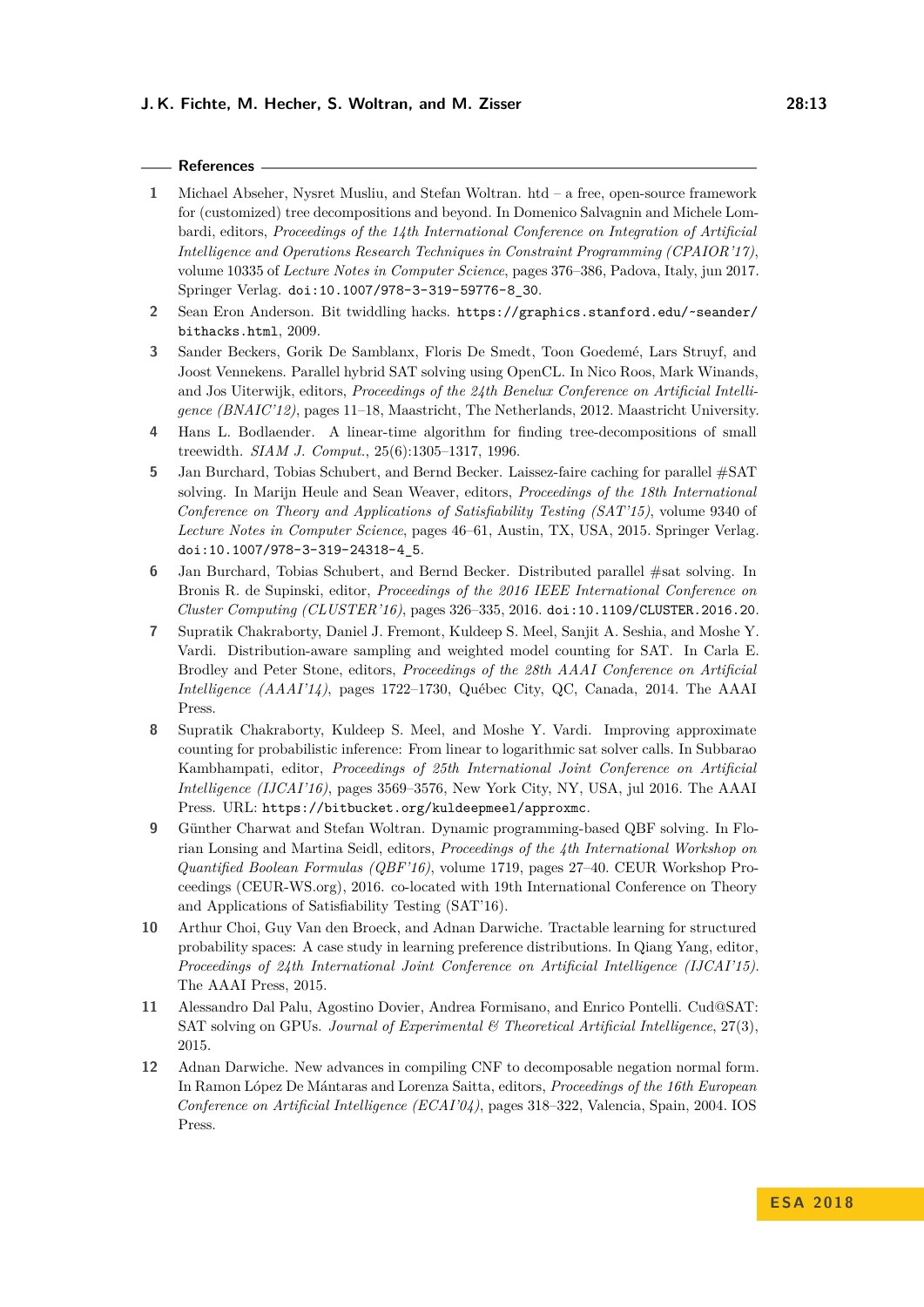### **28:14 Weighted Model Counting on the GPU by Exploiting Small Treewidth**

- <span id="page-13-7"></span>**13** Adnan Darwiche. SDD: A new canonical representation of propositional knowledge bases. In Toby Walsh, editor, *Proceedings of the 22nd International Joint Conference on Artificial Intelligence (IJCAI'11)*, pages 819–826, Barcelona, Catalonia, Spain, jul 2011. AAAI Press/IJCAI.
- <span id="page-13-2"></span>**14** Holger Dell, Christian Komusiewicz, Nimrod Talmon, and Mathias Weller. The pace 2017 parameterized algorithms and computational experiments challenge: The second iteration. In Daniel Lokshtanov and Naomi Nishimura, editors, *Proceedings of the 12th International Symposium on Parameterized and Exact Computation (IPEC'17)*, Leibniz International Proceedings in Informatics (LIPIcs), pages 30:1—-30:13. Dagstuhl Publishing, 2017. [doi:](http://dx.doi.org/10.4230/LIPIcs.IPEC.2017.30) [10.4230/LIPIcs.IPEC.2017.30](http://dx.doi.org/10.4230/LIPIcs.IPEC.2017.30).
- <span id="page-13-1"></span>**15** Carmel Domshlak and Jörg Hoffmann. Probabilistic planning via heuristic forward search and weighted model counting. *Journal of Artificial Intelligence Research*, 30, 2007. [doi:](http://dx.doi.org/10.1613/jair.2289) [10.1613/jair.2289](http://dx.doi.org/10.1613/jair.2289).
- <span id="page-13-0"></span>**16** Leonardo Dueñas-Osorio, Kuldeep S. Meel, Roger Paredes, and Moshe Y. Vardi. Countingbased reliability estimation for power-transmission grids. In Satinder P. Singh and Shaul Markovitch, editors, *Proceedings of the Thirty-First AAAI Conference on Artificial Intelligence (AAAI'17)*, pages 4488–4494, San Francisco, CA, USA, feb 2017. The AAAI Press.
- <span id="page-13-8"></span>**17** Stefano Ermon, Carla P. Gomes, and Bart Selman. Uniform solution sampling using a constraint solver as an oracle. In Nando de Freitas and Kevin Murphy, editors, *Proceedings of the 28th Conference on Uncertainty in Artificial Intelligence (UAI'12)*, pages 255–264, Catalina Island, CA, USA, aug 2012. AUAI Press.
- <span id="page-13-10"></span>**18** Johannes K. Fichte, Markus Hecher, Michael Morak, and Stefan Woltran. Answer set solving with bounded treewidth revisited. In Marcello Balduccini and Tomi Janhunen, editors, *Proceedings of the 14th International Conference on Logic Programming and Nonmonotonic Reasoning (LPNMR'17)*, volume 10377 of *Lecture Notes in Computer Science*, pages 132– 145, Espoo, Finland, jul 2017. Springer Verlag. [doi:10.1007/978-3-319-61660-5\\_13](http://dx.doi.org/10.1007/978-3-319-61660-5_13).
- <span id="page-13-5"></span>**19** Johannes K. Fichte, Markus Hecher, Stefan Woltran, and Markus Zisser. A Benchmark Collection of #SAT Instances and Tree Decompositions (Benchmark Set), 2018. [doi:10.](http://dx.doi.org/10.5281/zenodo.1299752) [5281/zenodo.1299752](http://dx.doi.org/10.5281/zenodo.1299752).
- <span id="page-13-6"></span>**20** Johannes K. Fichte, Markus Hecher, Stefan Woltran, and Markus Zisser. Analyzed Benchmarks and Raw Data on Experiments for gpusat (Dataset), jun 2018. [doi:10.5281/zenodo.](http://dx.doi.org/10.5281/zenodo.1299742) [1299742](http://dx.doi.org/10.5281/zenodo.1299742).
- <span id="page-13-11"></span>**21** Johannes K. Fichte, Neha Lodha, and Stefan Szeider. Sat-based local improvement for finding tree decompositions of small width. In Serge Gaspers and Toby Walsh, editors, *Proceedings on the 20th International Conference on Theory and Applications of Satisfiability Testing (SAT'17)*, pages 401–411, Melbourne, VIC, Australia, aug 2017. Springer Verlag. [doi:10.1007/978-3-319-66263-3\\_25](http://dx.doi.org/10.1007/978-3-319-66263-3_25).
- <span id="page-13-3"></span>**22** Ferdinando Fioretto, Enrico Pontelli, William Yeoh, and Rina Dechter. Accelerating exact and approximate inference for (distributed) discrete optimization with GPUs. *Constraints*, 23(1):1–23, 2017. [doi:10.1007/s10601-017-9274-1](http://dx.doi.org/10.1007/s10601-017-9274-1).
- <span id="page-13-12"></span>**23** Philippe Flajolet. Approximate counting: A detailed analysis. *BIT Numerical Mathematics*, 25(1):113–134, 1985. [doi:10.1007/BF01934993](http://dx.doi.org/10.1007/BF01934993).
- <span id="page-13-4"></span>**24** Hironori Fujii and Noriyuki Fujimoto. Gpu acceleration of bcp procedure for sat algorithms. In Hamid R. Arabnia, Hiroshi Ishii, Minoru Ito Kazuki Joe, and Hiroaki Nishikawa, editors, *Proceedings of the 24th International Conference on Parallel and Distributed Processing Techniques and Applications (PDPTA'12)*, pages 10–16, Las Vegas, NV, USA, 2012. CSREA Press.
- <span id="page-13-9"></span>**25** Martin Gebser, Benjamin Kaufmann, and Torsten Schaub. Conflict-driven answer set solving: From theory to practice. *Artificial Intelligence*, 187-188:52–89, 2012. [doi:10.](http://dx.doi.org/10.1016/j.artint.2012.04.001) [1016/j.artint.2012.04.001](http://dx.doi.org/10.1016/j.artint.2012.04.001).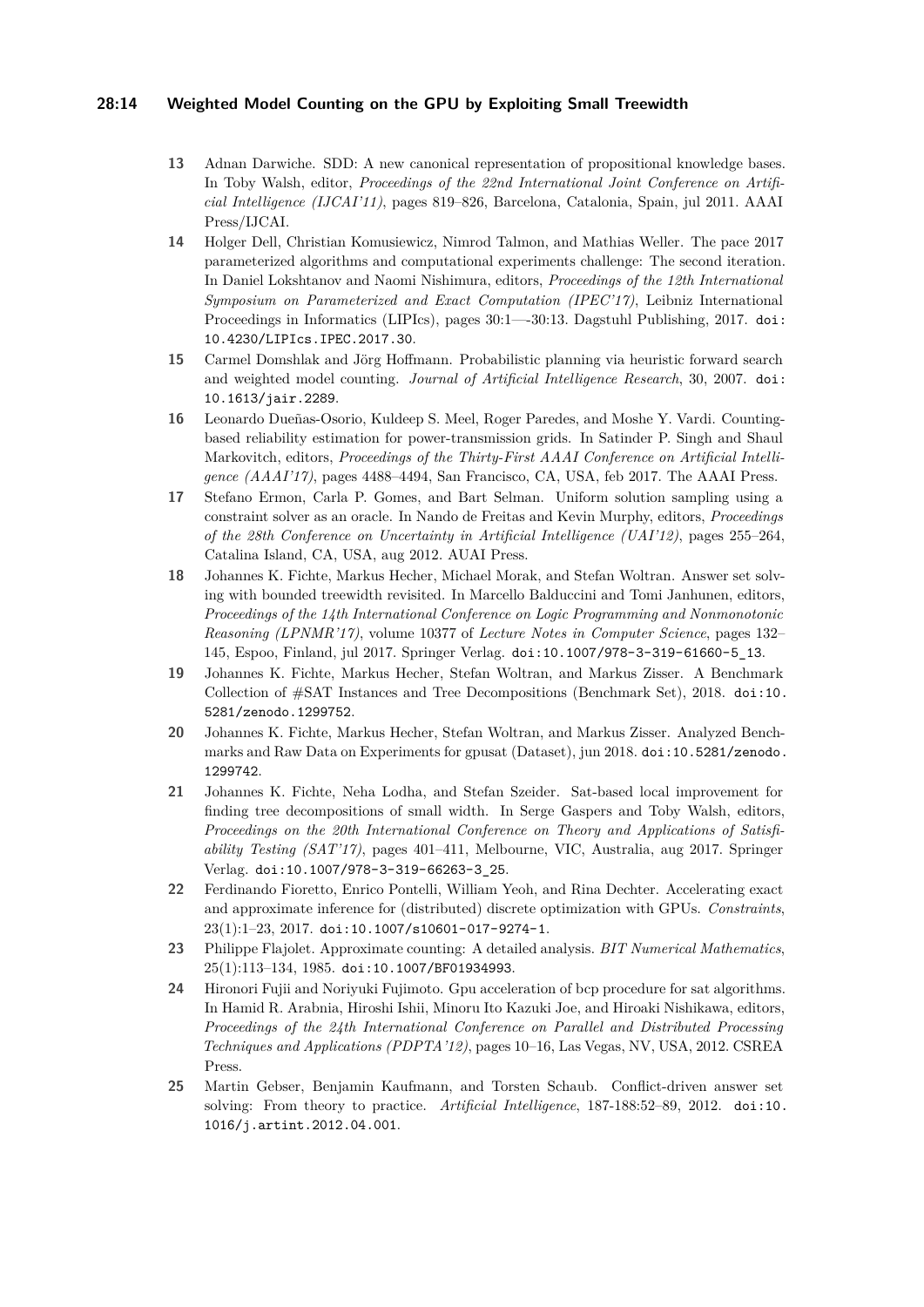#### **J. K. Fichte, M. Hecher, S. Woltran, and M. Zisser 28:15**

- <span id="page-14-0"></span>**26** Carla P. Gomes, Ashish Sabharwal, and Bart Selman. Chapter 20: Model counting. In Armin Biere, Marijn Heule, Hans van Maaren, and Toby Walsh, editors, *Handbook of Satisfiability*, volume 185 of *Frontiers in Artificial Intelligence and Applications*, pages 633– 654. IOS Press, Amsterdam, Netherlands, 2009. [doi:10.3233/978-1-58603-929-5-633](http://dx.doi.org/10.3233/978-1-58603-929-5-633).
- <span id="page-14-5"></span>**27** Torbjörn Granlund, Gunnar Sjödin, Hans Riesel, Richard Stallman, Brian Beuning, Doug Lea, Paul Zimmermann, Ken Weber, Per Bothner, Joachim Hollman, Bennet Yee, Andreas Schwab, Robert Harley, David Seal, Torsten Ekedahl, Linus Nordberg, Kevin Ryde, Kent Boortz, Steve Root, Gerardo Ballabio, Jason Moxham, Niels Möller, Alberto Zanoni, Marco Bodrato, David Harvey, Martin Boij, Marc Glisse, David S Miller, Mark Sofroniou, and Ulrich Weigand. The GNU multiple precision arithmetic library. <https://gmplib.org>, 2016.
- <span id="page-14-3"></span>**28** Norman P. Jouppi, Cliff Young, Nishant Patil, David Patterson, Gaurav Agrawal, Raminder Bajwa, Sarah Bates, Suresh Bhatia, Nan Boden, Al Borchers, Rick Boyle, Pierre-luc Cantin, Clifford Chao, Chris Clark, Jeremy Coriell, Mike Daley, Matt Dau, Jeffrey Dean, Ben Gelb, Tara Vazir Ghaemmaghami, Rajendra Gottipati, William Gulland, Robert Hagmann, C. Richard Ho, Doug Hogberg, John Hu, Robert Hundt, Dan Hurt, Julian Ibarz, Aaron Jaffey, Alek Jaworski, Alexander Kaplan, Harshit Khaitan, Daniel Killebrew, Andy Koch, Naveen Kumar, Steve Lacy, James Laudon, James Law, Diemthu Le, Chris Leary, Zhuyuan Liu, Kyle Lucke, Alan Lundin, Gordon MacKean, Adriana Maggiore, Maire Mahony, Kieran Miller, Rahul Nagarajan, Ravi Narayanaswami, Ray Ni, Kathy Nix, Thomas Norrie, Mark Omernick, Narayana Penukonda, Andy Phelps, Jonathan Ross, Matt Ross, Amir Salek, Emad Samadiani, Chris Severn, Gregory Sizikov, Matthew Snelham, Jed Souter, Dan Steinberg, Andy Swing, Mercedes Tan, Gregory Thorson, Bo Tian, Horia Toma, Erick Tuttle, Vijay Vasudevan, Richard Walter, Walter Wang, Eric Wilcox, and Doe Hyun Yoon. In-datacenter performance analysis of a tensor processing unit. In David Brooks, editor, *Proceedings of the 44th International Symposium on Computer Architecture (ISCA'17)*, pages 1–12, Toronto, ON, Canada, jun 2017. [doi:10.1145/3079856.3080246](http://dx.doi.org/10.1145/3079856.3080246).
- <span id="page-14-4"></span>**29** Ton Kloks. *Treewidth. Computations and Approximations*, volume 842 of *Lecture Notes in Computer Science*. Springer Verlag, 1994. [doi:10.1007/BFb0045375](http://dx.doi.org/10.1007/BFb0045375).
- <span id="page-14-7"></span>**30** Frédéric Koriche, Jean-Marie Lagniez, Pierre Marquis, and Samuel Thomas. Knowledge compilation for model counting: Affine decision trees. In Francesca Rossi and Sebastian Thrun, editors, *Proceedings of the 23rd International Joint Conference on Artificial Intelligence (IJCAI'13)*, Beijing, China, aug 2013. The AAAI Press.
- <span id="page-14-9"></span>**31** Jean-Marie Lagniez, Emmanuel Lonca, and Pierre Marquis. Improving model counting by leveraging definability. In Subbarao Kambhampati, editor, *Proceedings of 25th International Joint Conference on Artificial Intelligence (IJCAI'16)*, pages 751–757, New York City, NY, USA, 2016. The AAAI Press.
- <span id="page-14-8"></span>**32** Jean-Marie Lagniez and Pierre Marquis. Preprocessing for propositional model counting. In Carla E. Brodley and Peter Stone, editors, *Proceedings of the 28th AAAI Conference on Artificial Intelligence (AAAI'14)*, pages 2688–2694, Québec City, QC, Canada, 2014. The AAAI Press.
- <span id="page-14-1"></span>**33** Jean-Marie Lagniez and Pierre Marquis. An improved decision-DDNF compiler. In Carles Sierra, editor, *Proceedings of the 26th International Joint Conference on Artificial Intelligence (IJCAI'17)*, pages 667–673, Melbourne, VIC, Australia, 2017. The AAAI Press.
- <span id="page-14-2"></span>**34** Norbert Manthey. Towards next generation sequential and parallel SAT solvers. *KI - Kuenstliche Intelligenz*, 30(3-4):339–342, 2016. [doi:10.1007/s13218-015-0406-8](http://dx.doi.org/10.1007/s13218-015-0406-8).
- <span id="page-14-6"></span>**35** Sheila A. Muise, Christian J .and McIlraith, J. Christopher Beck, and Eric I. Hsu. Dsharp: Fast d-DNNF compilation with sharpSAT. In Leila Kosseim and Diana Inkpen, editors, *Proceedings of the 25th Canadian Conference on Artificial Intelligence (AI'17)*, volume